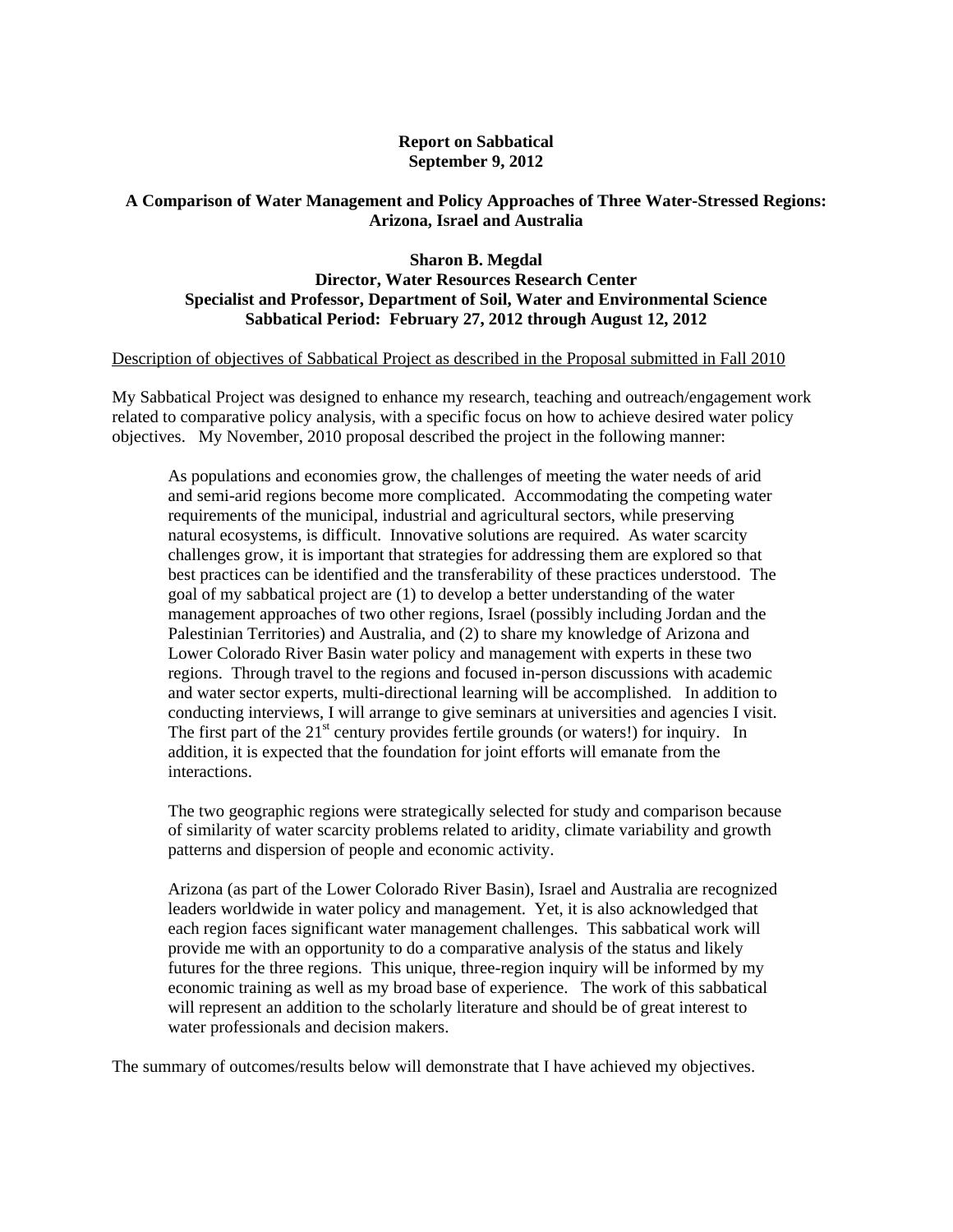### Results of the Sabbatical Project

Significant two-way learning and exchange of information occurred during the Spring semester sabbatical period. During the month of March 2012, I served as Lady Davis Visiting Professor at the Hebrew University of Jerusalem, where I was hosted by both the Geography faculty of the Mt. Scopus Campus and the Resource Economics faculty of the Rehovot (agricultural) campus. I received a supporting grant from the Lady Davis Fellowship Trust. I was based in Jerusalem during this period. The month was rich with seminars, meetings, and site visits. I gave four different seminars in Israel during this period: (1) "Arizona and Israeli Water Policy: Some Similarities and Differences," Department of Agricultural Economics and Management Seminar, The Hebrew University of Jerusalem, Rehovot, Israel, March 18, 2012; (2) "Competition for Water Resources in Arizona: Shared Waters and Shared Borders," Department of Geography, The Hebrew University of Jerusalem, Mt. Scopus, Jerusalem, Israel, March 21, 2012; (3) "Introduction to Arizona Water Resources," Massar High School Environmental Science Class, Lilian Daniel, Instructor, Nazareth, Israel, March 22, 2012; and (4) "Overview of Arizona Water Management, with a Focus on Transboundary Water Issues," Arava Institute, Israel, March 26, 2012. As can be seen from the titles, a variety of subjects was covered, demonstrating the interest in the audiences in learning about Arizona and Colorado River water management and also reflecting the expertise I have gained in Israeli water management. In addition to interacting with faculty and experts at campus lectures and meetings, I also met one-on-one with many water experts, including Daniel Hillel, winner in 2012 of the World Food Prize.

In addition to the time spent in Israel, in early March, 2012 I visited Jordan to continue collaborative efforts on a demonstration grey water project in the Jordan Valley. In Jordan, I have been collaborating with researchers at the Royal Scientific Society. During our visit to the project site, I suggested we write a paper on the results of survey conducted on attitudes toward grey water use in this rural, agricultural region of the Jordan Valley. I assisted in the development of the survey questions. Our co-authored paper has been published: "Grey Water Reuse for Agricultural Purposes in the Jordan Valley: Household Survey Results in DeirAlla," Al-Mashaqbeh O.A., Ghrair A.M., Megdal S.B., *Water*, 2012; 4(3):580-596. Available: http://www.mdpi.com/2073-4441/4/3/580. Another outgrowth of the successful collaboration was my successful submission of a proposal to the International Arid Lands Consortium in response to their "Program Development Opportunity Seed Fund Small Grants" call for proposals. A workshop to develop collaborative grant proposals will be hosted at the Water Resources Research Center (WRRC) in early October 2012. Joining me for this workshop focusing on grey water will be CALS faculty members Dr. Jean McLain and Dr. Channah Rock. We also will collaborate with a grey water expert Mr. Chuck Graf, who works for the Arizona Department of Environmental Quality. To kick off the workshop, we are hosting an information exchange, which will involve presentations by several UA faculty members and others.

During my stay in the Middle East, I interacted with personnel from other Israeli universities, a major environmental trans-border NGO, an Arab high school teacher of environmental studies and her students, high-level government agency personnel from the Israeli Water Authority, and others. I attended a highlevel event hosted by the Australian Embassy in Tel Aviv, which focused on the Murray-Darling Basin, a focus of my later visit to Australia. I also spent time in Ramallah in the West Bank, at meetings with senior personnel at the Ministry of the Environment and the Palestinian Water Authority. I was hosted that day by a professor from Birzeit University. Through interacting with him and a Palestinian student, I became more familiar with trans-border wastewater treatment plant issues. (I serve on the Ph.D. Committee for the student, who is enrolled in the Environmental Engineering program at University of Cincinnati.) These many meetings and interactions were often two-way exchanges, with our comparing our water management challenges and solutions. These types of interactions are absolutely necessary to understanding and evaluating options for improving the water management of a region.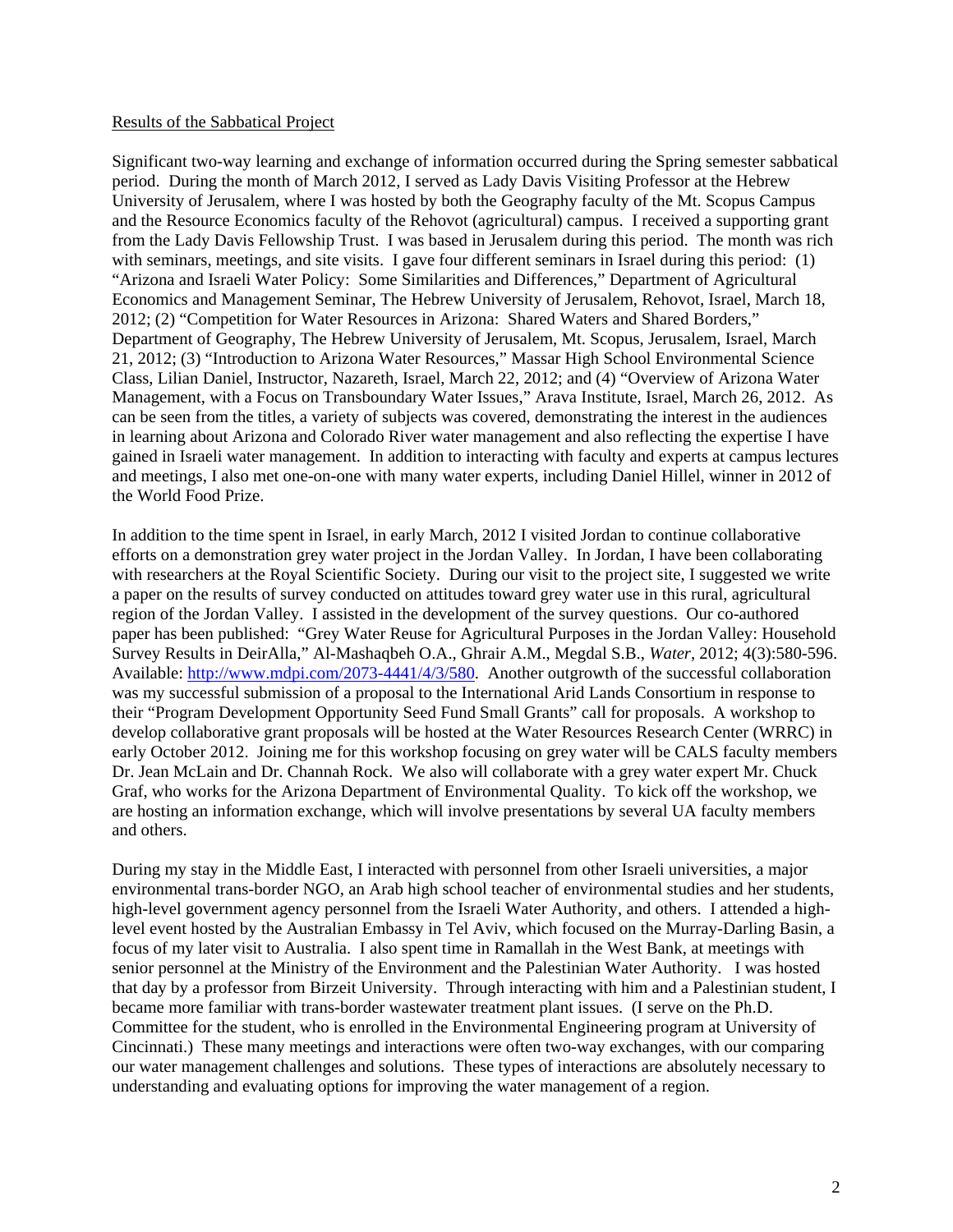From my base in Jerusalem, I traveled in mid-March to the triennial World Water Forum, which was held in Marseille, France. There, I was an invited speaker and roundtable discussion leader as follows: (1) "Water banking in Arizona and the Lower Colorado River Basin," Session on IWRM Through the Lens of Water Security, Adaptive Water Management and International Legal Instruments for Good Governance, also serve as leader for discussion table, March 14, 2012; (2) Table Discussion Leader, "U.S.-MX Transboundary Aquifer Assessment," Session on Why does Water Law matter to you? – Exploring Local to Global Perspectives, March 14, 2012; (3) Commentary on "Groundwater Governance: From National and Regional Needs to Global Solutions," Side Event on the Good Groundwater Governance GEF-FAO-UNESCO international project, March 15, 2012; and (4) "Transboundary Aquifer Assessment along the United States-Mexico Border as an Opportunity for Water Cooperation," Session on Strengthening International Cooperation for the Sustainable and Peaceful Management of Transboundary Aquifers, March 15, 2012. In addition to the formal sessions, much information exchange on water policy and management occurred at and between sessions and at the exhibits.

As planned, I spent time in Australia as well, although I did not spend a full month there due to funding and time constraints. Between returning from the Middle East and travel to Australia, I spent a work week in Montevideo, Uruguay attending the first regional consultation associated with the global Good Groundwater Governance Project, which is examining groundwater governance practices around the world in order to identify best practices. I became involved in this project many months after the sabbatical proposal was submitted and served as a co-author for the project's thematic paper on groundwater governance policy. My involvement in this project continues.

My visit to Australia was hosted by the University of South Australia and CSIRO, the highly-regarded national research agency. Again, extremely valuable information sharing occurred. As requested and planned, I made three presentations for my hosts: (1) "Meeting Arizona's future water demands under decentralized governance," CSIRO, Adelaide, South Australia, April 26, 2012; (2) "The Importance of Institutional Asymmetries to the Development of Binational Aquifer Assessment Programs: The Arizona-Sonora Experience," The Centre for Comparative Water Policies and Laws, The University of South Australia, Adelaide, South Australia, April 27, 2012; and (3) "Water Banking and Groundwater Management in Arizona," CSIRO, Canberra, ACT, Australia, May 1, 2012. At the request of the Murray-Darling Basin Authority, I made a (fourth) presentation to their staff on water banking in Arizona. When in Canberra, Australia's capital, I also met with staff at the National Water Commission. The time spent there led to immediate collaboration with a prominent groundwater hydrologist, Peter Dillon. I assisted him with preparing an inset on Arizona water banking for a paper, which, coincidentally, he was preparing as a thematic paper for the Good Groundwater Governance Project. I also will be hosting a seminar by him in late September and we have both joined in on a pre-proposal with a member of the UA Engineering faculty. In advance of the visit to University of South Australia, the WRRC facilitated the UA-side of a now-signed Memorandum of Understanding for faculty and possibly student exchanges between the two universities. Professor Jennifer McKay was my main contact there. Not only did I gain better understanding of Australian water management practices and challenges, they gained better understanding of Arizona water management and policy. I am confident that the information gathered while there and the relationships developed will lead to future collaborations.

An unexpected opportunity arose in March, 2012. While in Israel, I was approached by the Organisation for Economic Co-operation and Development (OECD) to serve as General Rapporteur for their Expert Workshop on Water Security: Managing Risks and Tradeoffs in Selected River Basins. This workshop, held June 1, 2012 in Paris, France, involved presentations and discussion on governance and the use of economic instruments in selected river basins around the world. This experience underscored that both water-scarce and water-rich regions around the world face quite similar challenges in developing water policy for world facing much climate uncertainty as demands for food and water grow. My Rapporteur's